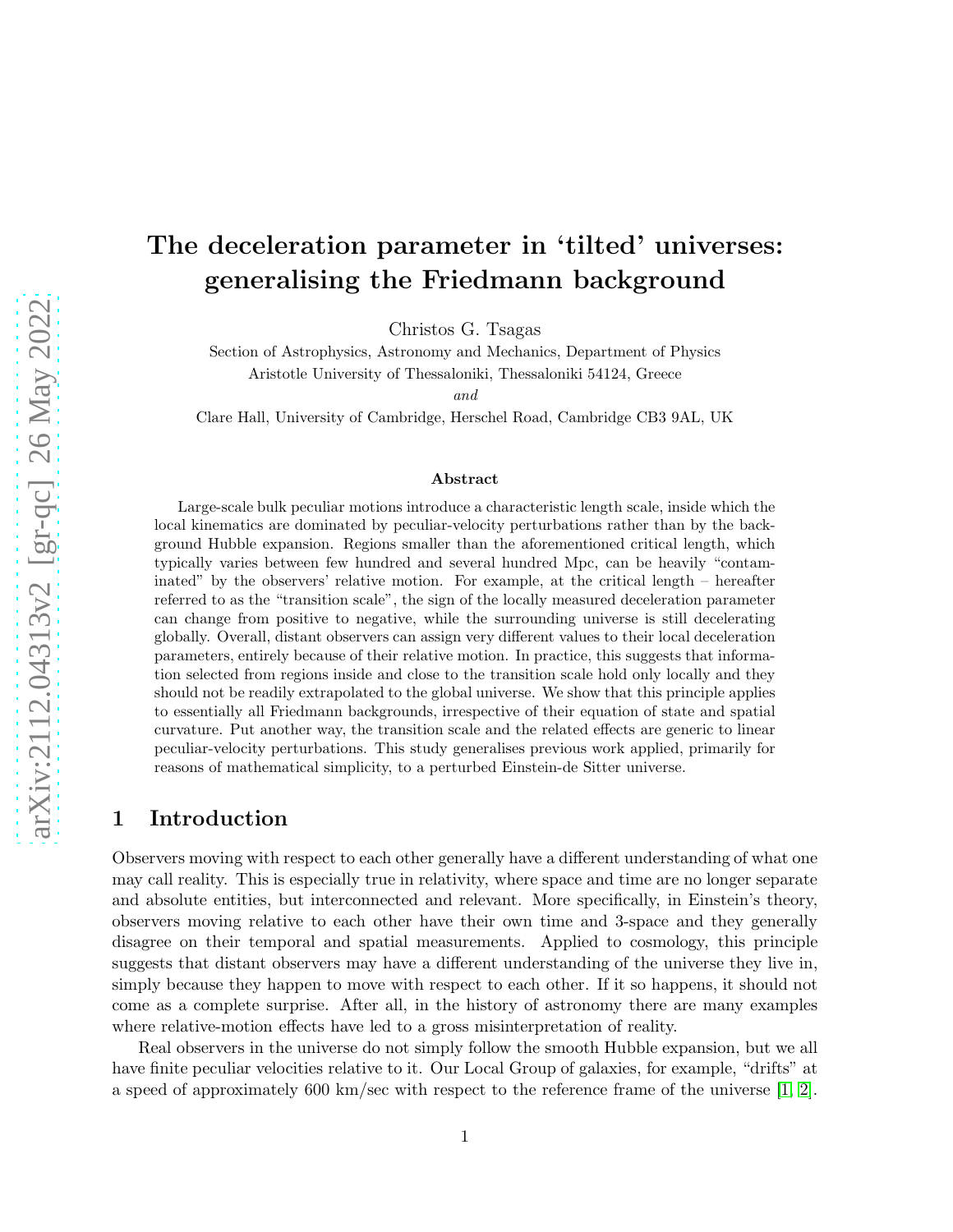The latter has been traditionally identified with the coordinate system where the dipole of the Cosmic Microwave Background (CMB) vanishes. Analogous peculiar motions, though on much larger scales, have been repeatedly reported by numerous surveys. These are the so-called "bulk flows", with typical sizes from few hundred to several hundred Mpc and typical velocities ranging between few hundred and several hundred km/sec (e.g. see [\[3\]](#page-13-2) and references therein). As a result, in addition to their peculiar motion relative to the Hubble frame, observers in distant galaxies are expected to move with respect to each other as well. All these local deviations from the mean Hubble flow are believed to be a fairly recent (post-recombination) addition to the kinematics of our cosmos, triggered by the ongoing process of structure formation.

Relativistic studies of large-scale peculiar motions require the use of the so-called "tilted" cosmological models (e.g. see [\[4,](#page-13-3) [5\]](#page-13-4)). These allow for two (at least) families of observers moving with respect to each other, with a hyperbolic "tilt" angle forming between their 4-velocities. Typically, one family is identified with the (idealised) reference frame of the universe, namely with the Hubble/CMB frame, relative to which peculiar velocities can be defined and measured. The second group of observers is assumed to reside in typical galaxies, like our Milky Way, which "drift" with respect to the mean universal expansion. Alternatively, one may align the aforementioned two 4-velocity fields with the rest-frames of distant observers, moving relative to each other.

Overall, tilted cosmologies provide a more realistic representation of the current universe, as they facilitate the analysis of multi-component systems (e.g.  $[6, 7]$  $[6, 7]$ ). This is probably the reason for the recent increase in the number of these studies. In [\[8\]](#page-13-7), for example, the reader can find an analysis of tilted Lemaitre-Tolman-Bondi spacetimes. More recently, tilted Friedmann models were employed to investigate the evolution of peculiar-velocity perturbations [\[9\]](#page-13-8). Peculiar velocities in Szekeres-II regions, matched to a ΛCDM background, were analysed in [\[10\]](#page-14-0), as a means to alleviate the Hubble-tension problem. Tilted universes were also recently used to study the implications of dark-matter decay in voids [\[11\]](#page-14-1).

Employing tilted almost-Friedmann models, the implications of large-scale peculiar motions for the way the bulk-flow observers interpret their cosmological data were studied in [\[12\]](#page-14-2)-[\[15\]](#page-14-3), where we refer the reader for further details and discussion. It was argued there that relativemotion effects can drastically change the local value of the deceleration parameter. More specifically, the local deceleration parameter measured by observers residing in a slightly expanding bulk flow can be considerably larger than that of the actual universe, due to relative-motion effects alone. Observes that happen to live in slightly contracting bulk motions, on the other hand, may assign much smaller values to their local deceleration parameter. Most intriguingly, for some of the latter observers, the sign of the deceleration parameter may also change from positive to negative. In every case, the effect is local caused by the observers' peculiar motion. Nevertheless, the affected scales can be large enough (typically between few hundred and several hundred Mpc) to create the false impression of a recent global event. It is therefore, likely that an unsuspecting bulk-flow observer may misinterpret an apparent local change in the sign of the deceleration parameter as recent global acceleration [\[14,](#page-14-4) [15\]](#page-14-3).

Observers inside large-scale bulk flows can be misled to erroneous conclusions, because their observational data are "contaminated" by their own peculiar motion. The latter sets a characteristic length scale, within which the relative-motion effects dominate over the background expansion and thus dictate the local linear kinematics. This "transition scale", which is closely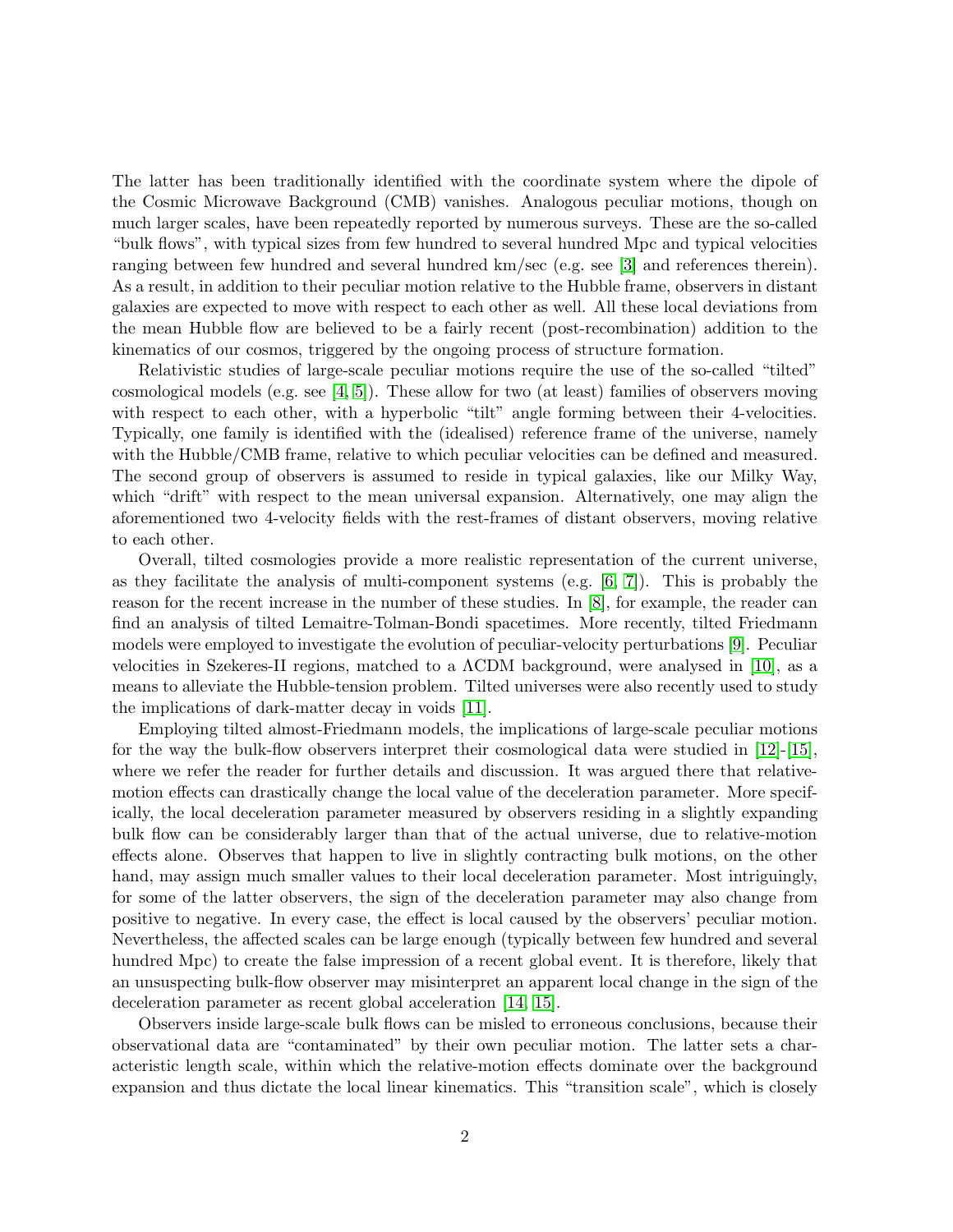analogous to the familiar Jeans length, typically varies between few hundred and several hundred Mpc, depending on the speed and the size of the bulk flow [\[15\]](#page-14-3). The effect is purely relativistic, with no known Newtonian analogue, due to the fundamentally different way the two theories treat the gravitational field and its sources (see  $\S 5$  $\S 5$  below and also [\[16\]](#page-14-5) for a comparison between the relativistic and the Newtonian studies). Given that no real observer in the universe follows the smooth Hubble expansion, we are all surrounded by a "transition region", within which our cosmological data can be heavily contaminated by relative-motion effects. As a result, the local deceleration parameter is larger/smaller than that of the actual universe, depending on whether the associated bulk is locally expanding/contracting. Then, assuming that expanding and contracting bulk flows are evenly distributed, half of the observers in the universe may think that their cosmos is over-decelerated, while the rest may come to believe that they live in an under-decelerated, or even in an accelerated, world [\[15\]](#page-14-3). In every case, the unsuspecting observers have been misled by their peculiar motion with respect to the mean Hubble flow.

So far, the studies looking into the implications of bulk peculiar motions for the interpretation of the global kinematics of the universe were confined to a perturbed Einstein-de Sitter cosmology, with a 4-velocity tilt  $[12]$ - $[15]$ . The latter was selected for reasons of mathematical simplicity and not because the relative-motion effects outlined above were exclusive to the Einstein-de Sitter universe. Here, we will verify this by extending the analysis to tilted Friedmann-Robertson-Walker (FRW) models with varying spatial curvature and equation of state. Among others, these spacetimes include all FRW cosmologies with matter that satisfies the strong energy condition. We will show, in particular, that real observers in these universes are surrounded by an extended region, namely by their own transition domain. There, the relative-motion effects dominate over the background Hubble expansion and, in so doing, they can "contaminate" the cosmological data and interfere with the interpretation of the observations. Our analysis also suggests that this is a generic relative-motion effect, independent of the symmetries of the background spacetime. In other words, the formation of a transition scale appears to be as generic to linear peculiar-velocity perturbations, as the Jeans length is to linear density perturbations. This means that local measurements made by observers residing in distant parts of the universe may differ wildly and thus lead them to entirely different conclusions about the kinematics of their cosmos. One should therefore be very careful before extrapolating locally collected data to the global universe.

# <span id="page-2-1"></span>2 Aspects of relative motion

Consider two groups of relatively moving observers with timelike 4-velocities  $u_a$  and  $\tilde{u}_a$ , so that  $u_a u^a = -1 = \tilde{u}_a \tilde{u}^a$ . Assuming that  $v_a$  is the relative velocity of the latter group with respect to the former, we have

<span id="page-2-0"></span>
$$
\tilde{u}_a = \tilde{\gamma}(u_a + \tilde{v}_a),\tag{1}
$$

where  $u_a \tilde{v}^a = 0$  by construction and  $\tilde{\gamma} = (1 - \tilde{v}^2)^{-1/2}$  is the Lorentz-boost factor (with  $\tilde{v}^2 = \tilde{v}_a \tilde{v}^a$ ). The above transformation also determines the hyperbolic "tilt" angle  $(\beta, \text{ with } \cosh \beta = -u_a \tilde{u}^a$  $\tilde{\gamma} > 1$  $\tilde{\gamma} > 1$ ) between the two 4-velocity fields (e.g. see [\[4,](#page-13-3) [5\]](#page-13-4) and also Fig. 1 here). Assuming nonrelativistic relative motions, with  $\tilde{v}^2 \ll 1$  and  $\tilde{\gamma} \simeq 1$ , the Lorentz boost reduces to

$$
\tilde{u}_a = u_a + \tilde{v}_a. \tag{2}
$$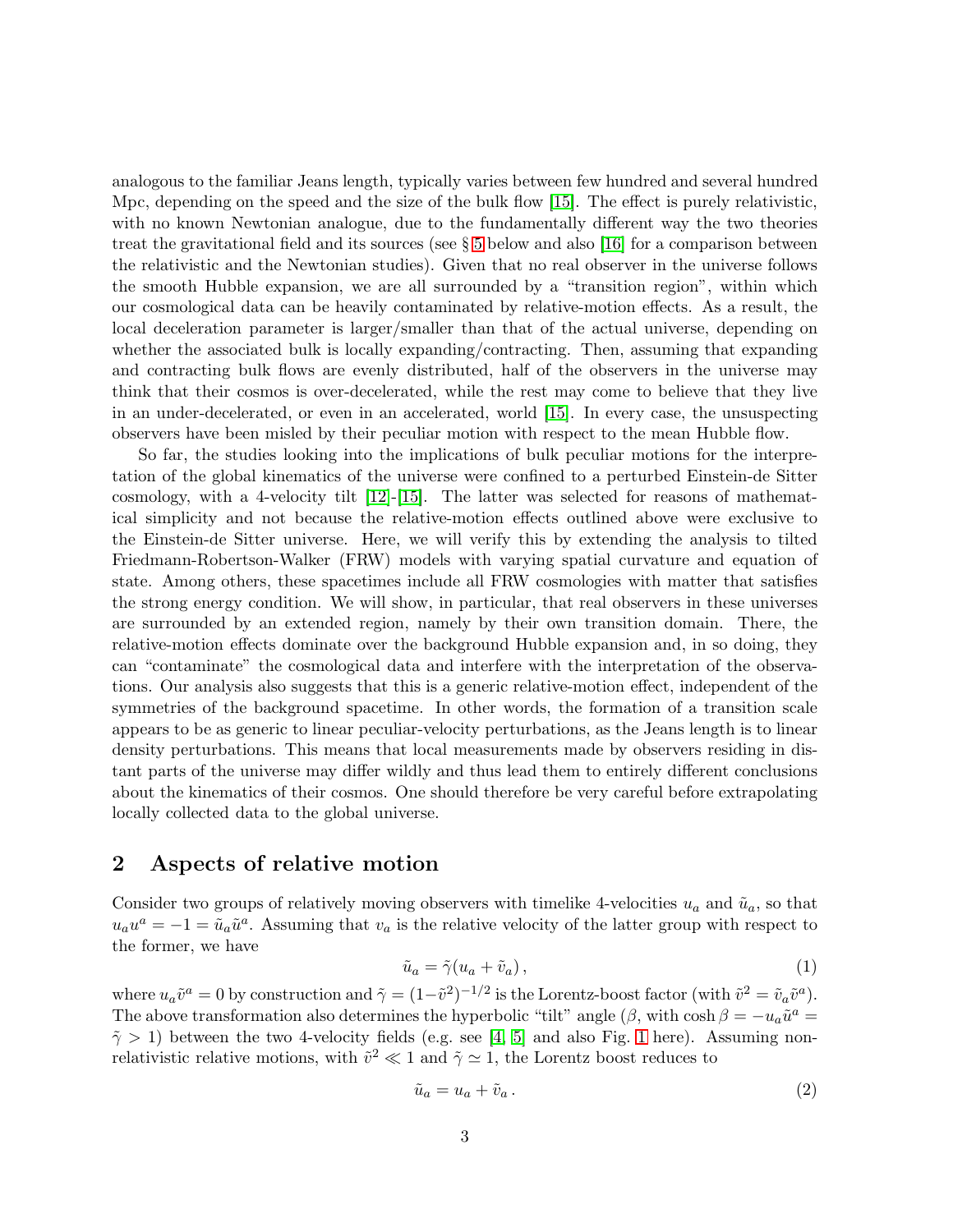

<span id="page-3-0"></span>Figure 1: Observers  $(O_1, O_2)$  inside a bulk-flow  $(D)$ , with peculiar velocity  $\tilde{v}_a$  relative to the Hubble expansion. The 4-velocities  $u_a$  and  $\tilde{u}_a$ , with a hyperbolic "tilt" angle ( $\beta$ ) between them, define the reference (Hubble) frame and that of the bulk peculiar motion respectively (see Eq. [\(1\)](#page-2-0)). One may also align these two 4-velocity fields with distant observers in the universe that happen to move relative to each other.

Hereafter, we will treat the  $u_a$ -field as our reference frame, with respect to which peculiar velocities can be defined and measured. The "tilted" (i.e. the  $\tilde{u}_a$ ) field, on the other hand, will define the rest-frame of any other relatively moving observer. For example, of an observer living inside a large-scale bulk flow, like those reported in many surveys (see Fig. [1\)](#page-3-0). Alternatively, one could identify these two 4-velocity fields with distant observers in the universe, moving relative to each other.

In accord with the 1+3 covariant approach to relativity and cosmology (see [\[17,](#page-14-6) [18\]](#page-14-7), as well as [\[6,](#page-13-5) [7\]](#page-13-6) for recent extensive reviews), the two 4-velocity fields,  $u_a$  and  $\tilde{u}_a$  set the time direction of the associated observers. At the same time, the projectors  $h_{ab} = g_{ab} + u_a u_b$  and  $\tilde{h}_{ab} = g_{ab} + \tilde{u}_a \tilde{u}_b$ (with  $h_{ab}u^b = 0 = \tilde{h}_{ab}\tilde{u}^b$  and  $g_{ab}$  being the spacetime metric) act as the metric tensors of the 3-D spatial sections. Note that  $h_{ab} = h_{(ab)}$ ,  $h_{ab} = h_{ac}h^c{}_b$  and  $h_a{}^a = 3$  by construction, with analogous relations holding in the tilted frame as well (e.g. see  $[6, 7]$  $[6, 7]$ ). Employing the two 4-velocity fields and their corresponding projection tensors, one defines temporal and spatial derivatives in the two frames. Here, we will use overdots and primes to indicate time differentiation in the  $u_a$ -frame and in its tilted counterpart respectively (i.e.  $= u^a \nabla_a$  and  $\prime = \tilde{u}^a \nabla_a$ , with  $\nabla_a$  being the 4-D covariant derivative). The associated spatial covariant derivative operators, on the other hand, will be  $D_a = h_a{}^b \nabla_b$  and  $\tilde{D}_a = \tilde{h}_a{}^b \nabla_b$  (orthogonal to the  $u_a$  and to the  $\tilde{u}_a$  field respectively).

Both frames are physically equivalent and one is free to choose either of them to describe the peculiar kinematics, since all that matters is their relative motion. In what follows, we will select the tilted coordinate system and thus adopt the perspective of a real observers, namely those living in a typical galaxy like our Milky Way and drifting with respect to the mean universal expansion. Our frame choice makes it easier to incorporate all the relative-motion effects into the analysis, while it provides a direct and transparent interpretation of the results as well (see also § [8](#page-10-0) below). Besides, the tilted frame is also the coordinate system where the observations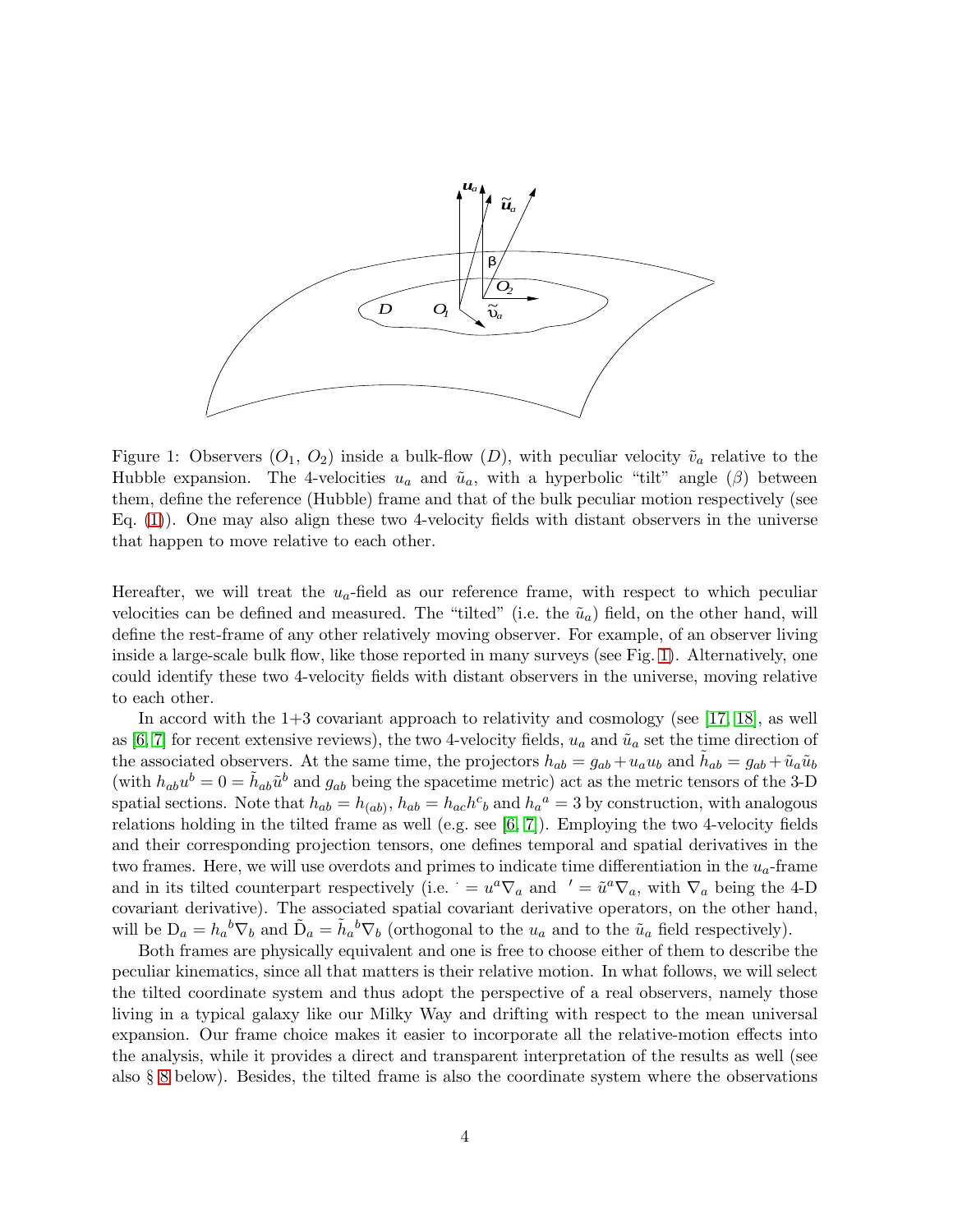<span id="page-4-4"></span>take place.

## 3 Linear relations between the two frames

All the information determining the kinematics of the two aforementioned frames is encoded in the gradients of their 4-velocity fields, namely in  $\nabla_b u_a$  and  $\nabla_b \tilde{u}_a$ . We may decode this information by introducing the decomposition

$$
\nabla_b u_a = \frac{1}{3} \Theta h_{ab} + \sigma_{ab} + \omega_{ab} - A_a u_b, \qquad (3)
$$

applied here to the  $u_a$ -field. The volume scalar  $\Theta = D^a u_a$  indicates expansion/contraction when positive/negative, while it is also related to the Hubble parameter by means of  $H =$ Θ/3. The symmetric and trace-free shear tensor  $\sigma_{ab} = D_{b}u_{a}$  monitors shape distortions, the antisymmetric vorticity tensor  $\omega_{ab} = D_{[b}u_{a]}$  implies rotation and the 4-acceleration vector  $A_a = \dot{u}_a = u^b \nabla_b u_a$  ensures that non-gravitational forces are in action and vanishes when the observers' worldlines are timelike geodesics. It goes without saying that the covariant derivative of the  $\tilde{u}_a$ -field splits in an exactly analogous manner, that is

$$
\nabla_b \tilde{u}_a = \frac{1}{3} \tilde{\Theta} \tilde{h}_{ab} + \tilde{\sigma}_{ab} + \tilde{\omega}_{ab} - \tilde{A}_a \tilde{u}_b, \qquad (4)
$$

where now  $\tilde{\Theta} = \tilde{D}^a \tilde{u}_a$ ,  $\tilde{\sigma}_{ab} = \tilde{D}_{\langle b} \tilde{u}_a$ ,  $\tilde{\omega}_{ab} = \tilde{D}_{[b} \tilde{u}_a]$  and  $\tilde{A}_a = \tilde{u}'_a = \tilde{u}^b \nabla_b \tilde{u}_a$ . Similarly, expressed in the tilted coordinate system, the gradient of the peculiar velocity field decomposes as [\[19\]](#page-14-8)

$$
\tilde{\mathcal{D}}_b \tilde{v}_a = \frac{1}{3} \tilde{\vartheta} \tilde{h}_{ab} + \tilde{\varsigma}_{ab} + \tilde{\varpi}_{ab} , \qquad (5)
$$

with  $\tilde{\vartheta} = \tilde{D}^a \tilde{v}_a$ ,  $\tilde{\varsigma}_{ab} = \tilde{D}_{\langle b} \tilde{v}_a$  and  $\tilde{\varpi}_{ab} = \tilde{D}_{[b} \tilde{v}_a]$  representing the expansion/contraction, the shear and the vorticity of the peculiar motion. When the latter is non-relativistic and the background universe is an FRW model, the three velocitiy fields introduced above satisfy the linear relations

<span id="page-4-0"></span>
$$
\tilde{\Theta} = \Theta + \tilde{\vartheta}, \qquad \qquad \tilde{\sigma}_{ab} = \sigma_{ab} + \tilde{\varsigma}_{ab} \tag{6}
$$

and

<span id="page-4-3"></span>
$$
\tilde{\omega}_{ab} = \omega_{ab} + \tilde{\omega}_{ab} ,\qquad \tilde{A}_a = A_a + v'_a + Hv_a ,\qquad (7)
$$

where  $H = \dot{a}/a$  is the background Hubble parameter and  $a = a(t)$  is the cosmological scale factor [\[20\]](#page-14-9). Expression [\(6a](#page-4-0)) implies that the expansion rates measured in the two frames differ due to relative-motion effects alone.<sup>[1](#page-4-1)</sup> The same is also true for the shear, the vorticity and the 4-acceleration.<sup>[2](#page-4-2)</sup> As far as the latter is concerned, Eq.  $(7b)$  ensures that there is always an

<span id="page-4-1"></span><sup>&</sup>lt;sup>1</sup>Although  $\tilde{\Theta}$  and  $\Theta$  are always positive, due to the global expansion of the universe, the peculiar volume scalar can be either positive of negative (i.e.  $\vartheta \geq 0$ , with  $|\vartheta|/\Theta \ll 1$  throughout the linear regime). In the former instance the associated bulk flow (see region  $D$  in Fig. [1\)](#page-3-0) is locally expanding (slightly), while in the latter it is locally contracting.

<span id="page-4-2"></span><sup>&</sup>lt;sup>2</sup>In general, both frames are allowed to have nonzero shear and vorticity at the linear level. Nevertheless, neither of these variables is involved in our calculations, which makes them irrelevant for the rest of the analysis.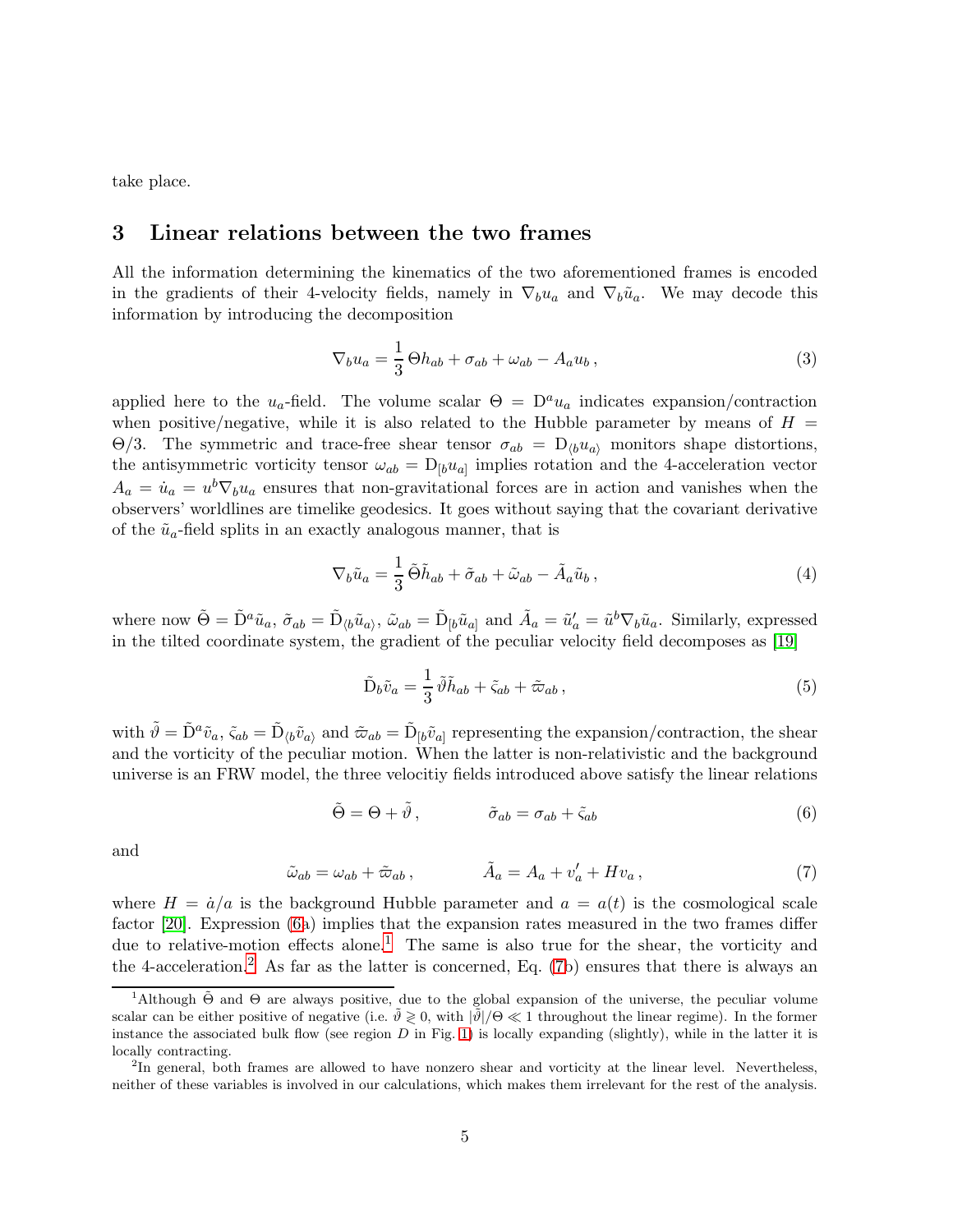effective 4-acceleration triggered by the observers' peculiar flow (i.e.  $\tilde{A}_a = \tilde{v}'_a + H\tilde{v}_a \neq 0$ , even when  $A_a = 0$  – and vice versa). Put another way, we cannot simultaneously treat the worldlines of the relatively moving observers as timelike geodesics.

The dynamical variables measured in the two frames also differ due to relative-motion effects. More specifically, with respect to the  $u_a$ -field, the energy-momentum tensor of the matter decomposes as

$$
T_{ab} = \rho u_a u_b + \frac{1}{3} p h_{ab} + 2q_{(a} u_{b)} + \pi_{ab} \,. \tag{8}
$$

Here,  $\rho$ ,  $p$ ,  $q_a$  and  $\pi_{ab}$  are respectively the matter density, the (isotropic) pressure, the energy flux and the viscosity "seen" by the associated observers. An exactly analogous decomposition also holds in the tilted frame, with the two sets of variables related by [\[20\]](#page-14-9)

<span id="page-5-0"></span>
$$
\tilde{\rho} = \rho, \qquad \tilde{p} = p, \qquad \tilde{q}_a = q_a - (\rho + p)\tilde{v}_a \tag{9}
$$

and

$$
\tilde{\pi}_{ab} = \pi_{ab} , \qquad (10)
$$

at the linear perturbative level. According to the above, there is no difference in the density and the pressure (both the isotropic and the anisotropic) between the two frames, but there is a difference in the flux vectors. Expression [\(9c](#page-5-0)) implies that, even when one observer "sees" the cosmic medium as a perfect fluid, any other relatively moving observer will "see" it as imperfect. Put another way, in the presence of relative motions, we cannot set both flux vectors to zero simultaneously. The only exception is on de Sitter-type inflationary backgrounds (with  $p = -\rho$ ), which are therefore excluded from the rest of our analysis. Note that this does not compromise in any way the aim (as well as the merit) of our study, since we are considering the possibility of accelerated expansion in cosmological models with conventional matter that satisfies the strong energy condition (i.e. with  $\rho + 3p > 0$ ).

### <span id="page-5-3"></span>4 The deceleration parameters in the two frames

The difference in the expansion rates between the two frames seen in [\(6a](#page-4-0)), suggests that the corresponding acceleration/deceleration rates should differ as well. Indeed, taking the time derivative of [\(6a](#page-4-0)) relative to the  $\tilde{u}_a$ -frame and keeping up to linear-order terms, we arrive at

<span id="page-5-2"></span>
$$
\tilde{\Theta}' = \dot{\Theta} + \tilde{\vartheta}',\tag{11}
$$

where  $\tilde{\Theta}' = \tilde{u}^a \nabla_a \tilde{\Theta}, \ \dot{\Theta} = u^a \nabla_a \Theta$  and  $\tilde{\vartheta}' = \tilde{u}^a \nabla_a \tilde{\vartheta}$  [\[12,](#page-14-2) [13\]](#page-14-10). Accordingly,  $\tilde{\Theta}' \neq \dot{\Theta}$  and their difference depends on both the sign and the magnitude of  $\tilde{\theta}'$ . Note that, although  $\tilde{\theta}/\Theta \ll 1$ throughout the linear regime, this does not necessarily apply to the ratio of their time derivatives.[3](#page-5-1)

Different values for  $\tilde{\Theta}'$  and  $\dot{\Theta}$  between the two frames imply that the associated deceleration parameters differ as well. Indeed, by definition we have

$$
\tilde{q} = -\left(1 + \frac{3\tilde{\Theta}'}{\tilde{\Theta}^2}\right) \quad \text{and} \quad q = -\left(1 + \frac{3\dot{\Theta}}{\Theta^2}\right), \quad (12)
$$

<span id="page-5-1"></span><sup>&</sup>lt;sup>3</sup>Clearly, if the  $\tilde{\theta}'/\dot{\Theta}$ -ratio remains large for a prolonged (in cosmological terms) period, the linear constraint  $\tilde{\vartheta}/\Theta \ll 1$  will be eventually violated.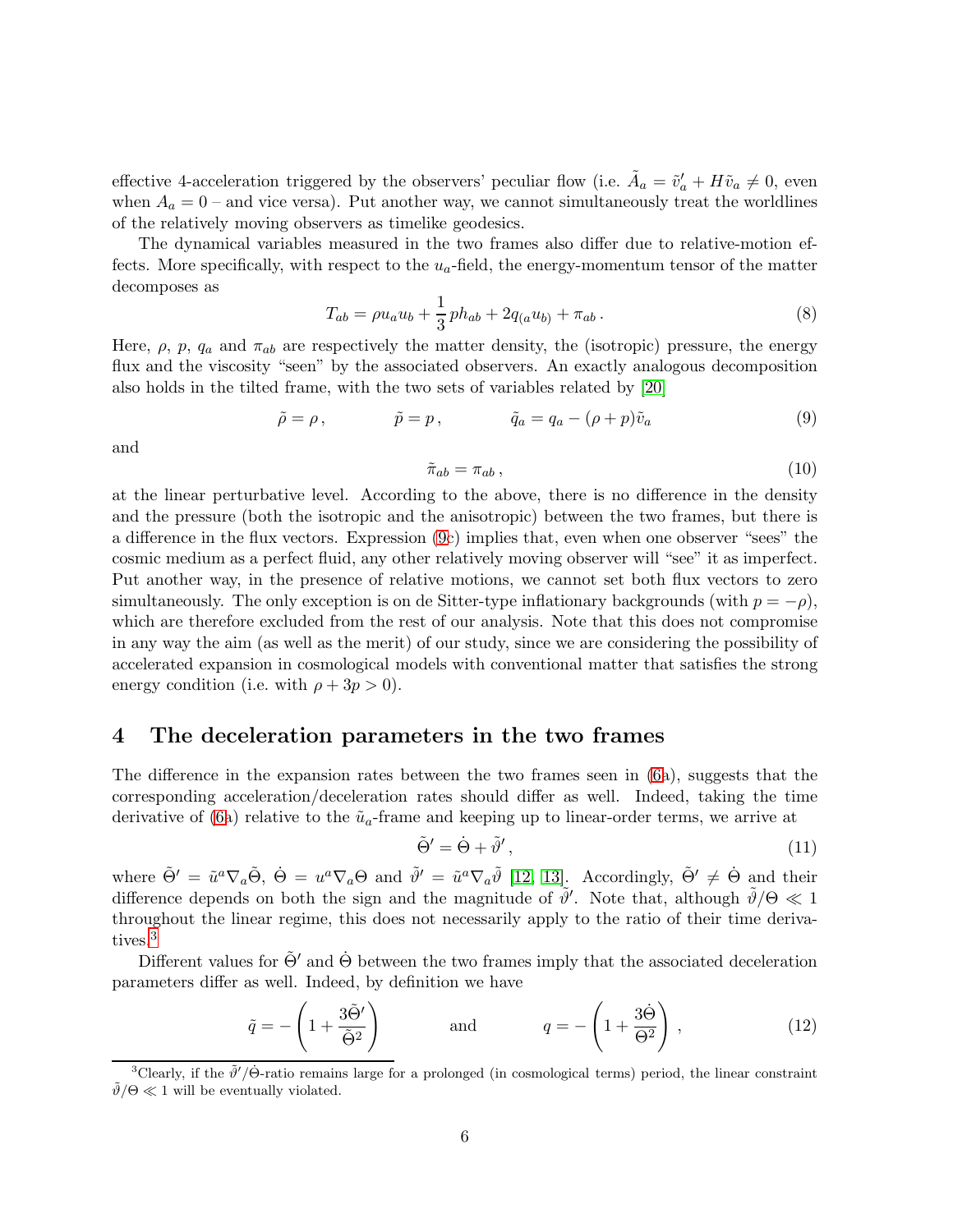in the tilted and the reference frame respectively. These definitions combine with Eqs. [\(6a](#page-4-0)) and [\(11\)](#page-5-2) to give the following linear relation between the deceleration parameters measured in the two frames, namely

<span id="page-6-1"></span>
$$
\tilde{q} = q + \frac{\tilde{\vartheta}'}{6\dot{H}} \left[ 2 + (1+3w)\Omega \right],\tag{13}
$$

with  $\Omega = \rho/3H^2$  representing the background density parameter. Therefore, in the absence of peculiar motions (i.e. when  $\tilde{\vartheta} = 0 = \tilde{\vartheta}'$ ), the two deceleration parameters coincide (as expected). Generally, however,  $\tilde{q} \neq q$  and their difference is mainly decided by  $\tilde{\theta}'$ , namely by the time evolution of  $\vartheta$ . Next, we will employ linear relativistic cosmological perturbation theory to derive the required expression, assuming a general FRW background with varying spatial curvature and equation of state. In addition, given that peculiar velocities vanish by default in all FRW backgrounds, our analysis is gauge-invariant as well [\[6,](#page-13-5) [7\]](#page-13-6).

# <span id="page-6-0"></span>5 The peculiar Raychaudhuri equation

The time evolution of the peculiar volume scalar  $(\tilde{\vartheta})$  is determined by the associated Raychaudhuri equation. The latter monitors changes in the mean separation between the flow-lines of the bulk peculiar motion (see Fig. [1](#page-3-0) in § [2](#page-2-1) earlier) and it can be obtained by applying the Ricci identities to the peculiar velocity field. On an FRW background, the calculation gives

$$
\tilde{\vartheta}' = -\frac{1}{3} \Theta \tilde{\vartheta} + \tilde{D}^a v'_a , \qquad (14)
$$

to first approximation [\[19\]](#page-14-8). Therefore, the time evolution of the peculiar volume scalar is determined by  $\tilde{D}^a v'_a$ , that is by the spatial divergence of the time derivative of the peculiar velocity.

Despite the fully relativistic nature of our analysis so far, one can arrive at the same linear expressions using Newtonian physics, with the exception of the linear relation [\(9c](#page-5-0)) between the two energy-flux vectors [\[16\]](#page-14-5). There are differences in many of the definitions, of course, but for all practical purposes the relations are formally identical. The relativistic and the Newtonian approaches start to diverge when gravity comes into play and the reason is the fundamentally different way these theories treat the gravitational field and its sources. In Newtonian physics gravity is a force, triggered by gradients in the gravitational field, to which only the density of the matter contributes. In Einstein's theory, on the other hand, gravity is the manifestation of spacetime curvature. Moreover, it is not only the matter density that contributes to the energymomentum tensor and therefore to the local gravitational field. The pressure, both the isotropic and the anisotropic, as well as the energy flux have their own input too. The flux contribution, in particular, is crucial when dealing with bulk peculiar flows, since the latter introduce a nonzero effective flux to the local energy-momentum tensor (see Eq. [\(9c](#page-5-0)) in § [3](#page-4-4) previously). Put another way, in relativity bulk flows gravitate, while in Newtonian physics they do not (see also [\[16\]](#page-14-5) for further discussion).

The extra flux contribution to the relativistic gravitational field feeds into the associated conservation laws and eventually emerges in the evolution and the constraint equations of the theory. For our purposes, the key formula is the one monitoring the propagation of density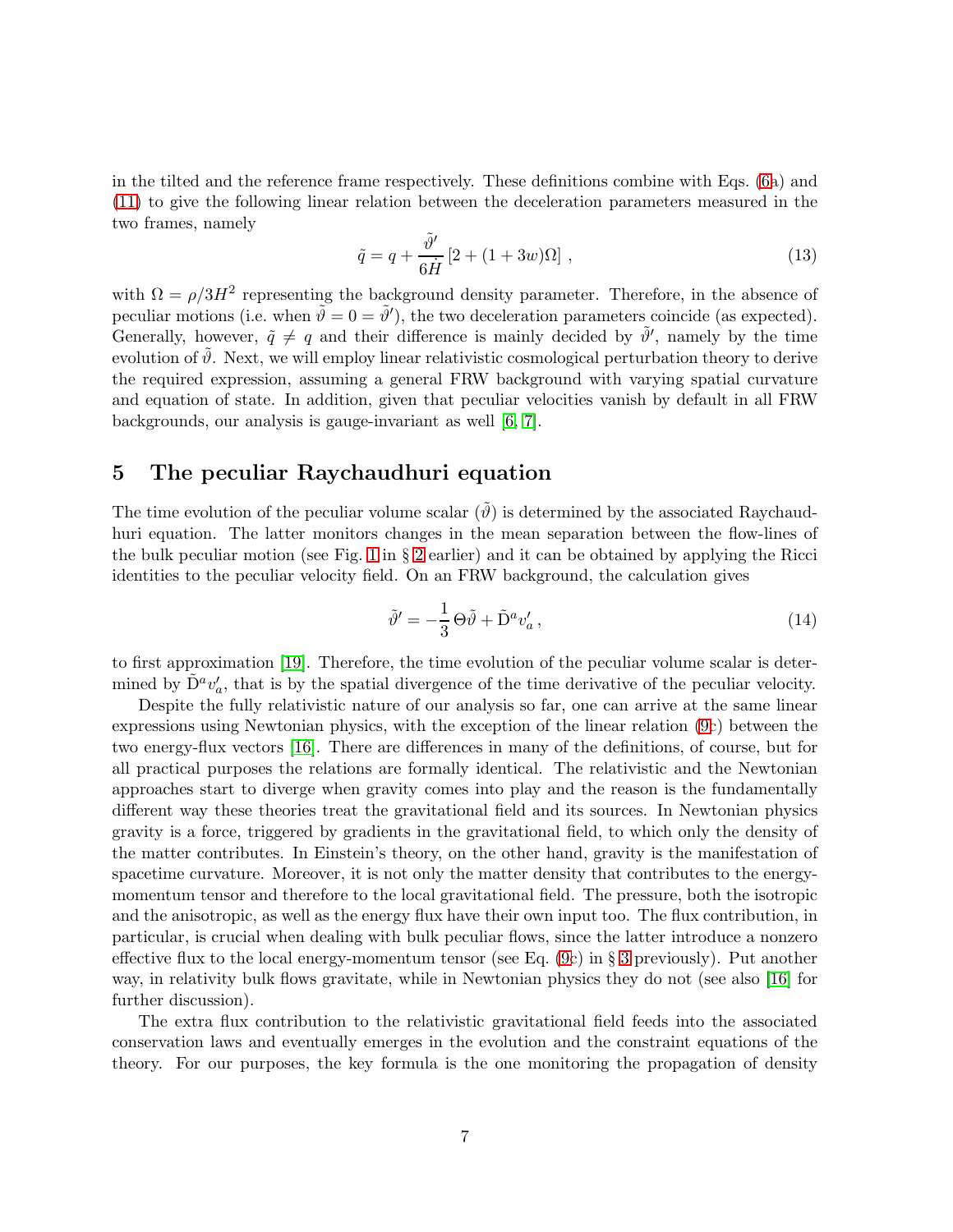inhomogeneities (see expressions (2.3.1) and (10.101) in [\[6\]](#page-13-5) and [\[7\]](#page-13-6) respectively). Linearised in the tilted frame on a general FRW background the latter reads

<span id="page-7-0"></span>
$$
\tilde{\Delta}'_a = 3wH\tilde{\Delta}_a - (1+w)\tilde{\mathcal{Z}}_a + \frac{3aH}{\rho} \left(\tilde{q}'_a + 4H\tilde{q}_a\right) - \frac{a}{\rho}\tilde{D}_a\tilde{D}^b\tilde{q}_b, \tag{15}
$$

where  $\tilde{\Delta}_a = (a/\rho)\tilde{D}_a\rho$  measures spatial variations in the matter distribution relative to the tilted frame and  $w = p/\rho$  is the background barotropic index. Also, the spatial gradient  $\tilde{Z}_a = a\tilde{D}_a\tilde{\Theta}$ monitors spatial variations in the universal expansion in the tilted frame as well.

Assuming that the cosmic medium appears perfect in the reference  $u_a$ -frame, we may set  $q_a = 0$  there. Then, recalling that  $\tilde{q}_a = -(\rho + p)\tilde{v}_a$  in the tilted coordinate system (see [\(9c](#page-5-0)) above), Eq. [\(15\)](#page-7-0) recasts into

$$
\tilde{\Delta}'_a = 3wH\tilde{\Delta}_a - (1+w)\tilde{Z}_a + a(1+w)\tilde{D}_a\tilde{\vartheta} - 3a(1+w)H\left[\tilde{v}'_a + (1-3c_s^2)H\tilde{v}_a\right],\tag{16}
$$

given that  $\dot{\rho} = -3H(1+w)\rho$  in the FRW background and with  $c_s^2 = \dot{p}/\dot{\rho}$  representing the square of the sound speed. Solving the above for  $\tilde{v}'_a$ , taking the spatial divergence of the resulting expression and using the linear commutation law  $\tilde{D}^a \tilde{v}'_a = (\tilde{D}^a \tilde{v}_a)' + H \tilde{D}^a \tilde{v}_a$ , we arrive at

<span id="page-7-2"></span>
$$
\tilde{\vartheta}' = -2\left(1 - \frac{3}{2}c_s^2\right)H\tilde{\vartheta} + \frac{1}{3H}\tilde{D}^2\tilde{\vartheta} - \frac{1}{3a^2(1+w)}\left[\frac{\tilde{\Delta}'}{H} - 3w\tilde{\Delta} + (1+w)\frac{\tilde{\mathcal{Z}}}{H}\right],\tag{17}
$$

with  $\tilde{\Delta} = a\tilde{D}^a \tilde{\Delta}_a$  (with  $\tilde{\Delta}' = a\tilde{D}^a \tilde{\Delta}'_a$  to first approximation) and  $\tilde{\mathcal{Z}} = a\tilde{D}^a \tilde{\mathcal{Z}}_a$ .<sup>[4](#page-7-1)</sup> The above is the Raychaudhuri equation of the peculiar motion, linearised around an FRW background of arbitrary curvature and equation of state (with the exception of the  $w = -1$  case).

#### <span id="page-7-4"></span>6 Relative motion effects on  $\tilde{q}$

Expression [\(17\)](#page-7-2) determines the linear relative-motion effects on the deceleration parameter (see Eq.  $(13)$  in § [4\)](#page-5-3). To proceed further, we recall that the background Raychaudhuri equation takes the form  $\dot{H} = -H^2[1 + [(1 + 3w)\Omega/2]]$ , which combined with the above leads to

<span id="page-7-3"></span>
$$
\frac{\tilde{\vartheta}'}{6\dot{H}}\left[2 + (1+3w)\Omega\right] = \frac{2}{3}\left(1 - \frac{3}{2}c_s^2\right)\frac{\tilde{\vartheta}}{H} - \frac{1}{9H^3}\tilde{D}^2\tilde{\vartheta} \n+ \frac{1}{9a^2(1+w)H^2}\left[\frac{\tilde{\Delta}'}{H} - 3w\tilde{\Delta} + (1+w)\frac{\tilde{\mathcal{Z}}}{H}\right].
$$
\n(18)

This result provides the "correction term" that separates the two deceleration parameters in Eq. [\(13\)](#page-6-1). Before, substituting [\(18\)](#page-7-3) into the right-hand side of [\(13\)](#page-6-1), however, it is worth noting the spatial Laplacian on the right-hand side of the above. This term introduces a crucial scale dependance, which becomes explicit after a simple harmonic decomposition. Indeed, splitting

<span id="page-7-1"></span><sup>&</sup>lt;sup>4</sup>The scalar  $\Delta$  closely corresponds to the familiar density contrast  $\delta = \delta \rho / \rho$  of the non-covariant studies [\[6,](#page-13-5) [7\]](#page-13-6).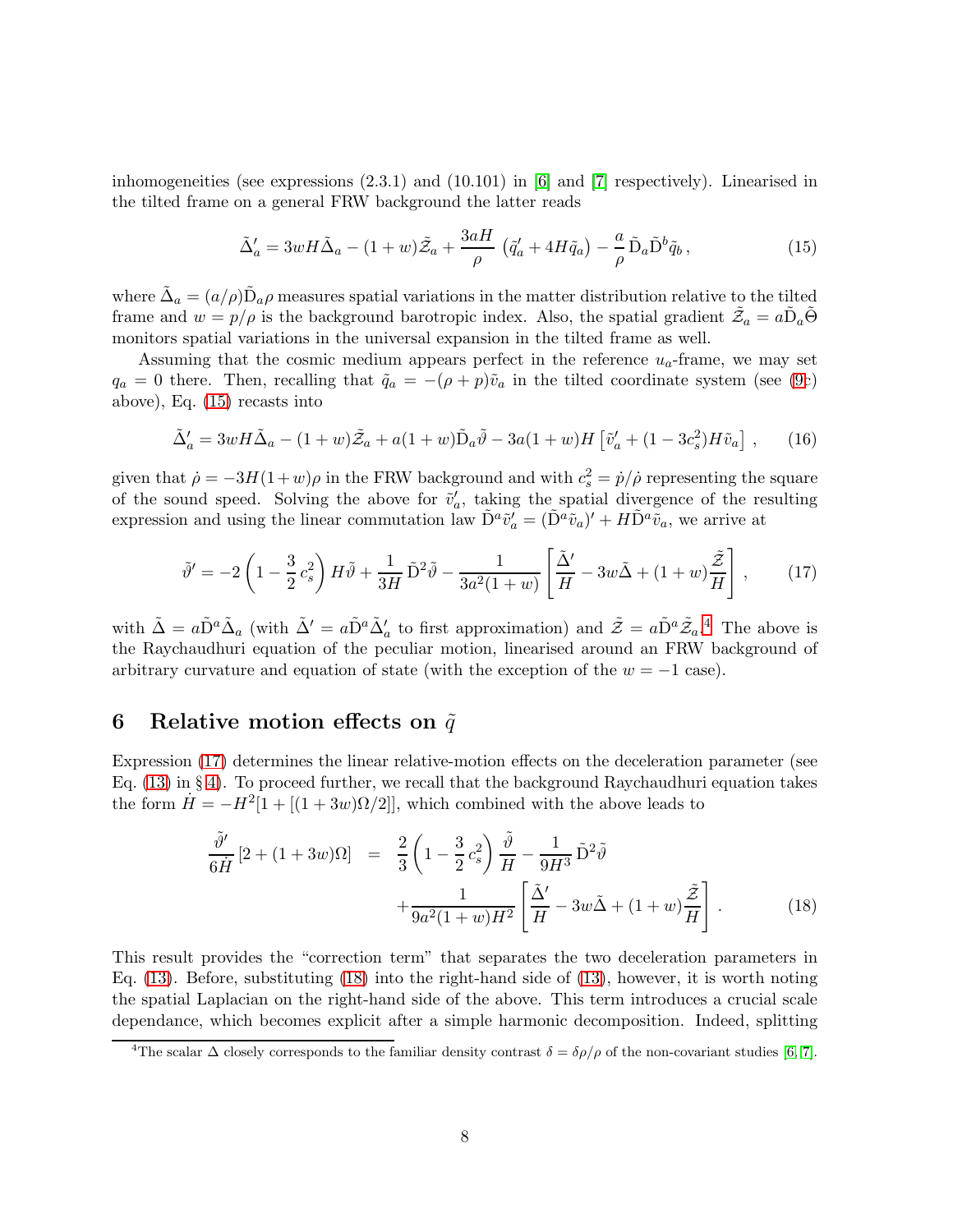the perturbed variables harmonically, expression [\(18\)](#page-7-3) gives

<span id="page-8-1"></span>
$$
\frac{\tilde{\vartheta}'_{(n)}}{6\dot{H}}\left[2 + (1+3w)\Omega\right] = \frac{2}{3}\left[1 - \frac{3}{2}c_s^2 + \frac{1}{6}\left(\frac{\lambda_H}{\lambda_n}\right)^2\right]\frac{\tilde{\vartheta}_{(n)}}{H} + \frac{1}{9(1+w)}\left(\frac{\lambda_H}{\lambda_K}\right)^2\left[\frac{\tilde{\Delta}'_{(n)}}{H} - 3w\tilde{\Delta}_{(n)} + (1+w)\frac{\tilde{\mathcal{Z}}_{(n)}}{H}\right].
$$
\n(19)

for the n-th harmonic mode.<sup>[5](#page-8-0)</sup> Note that  $\lambda_H = 1/H$  is the Hubble horizon,  $\lambda_n = a/n$  is the physical wavelength of the peculiar-velocity perturbation and  $\lambda_K = a/|K|$  (with  $K = \pm 1$ ) is the curvature scale of the universe.

Finally, replacing the correction term on the right-hand side of [\(13\)](#page-6-1) with [\(19\)](#page-8-1) and dropping the mode-index  $(n)$  for the economy of the presentation, we arrive at

<span id="page-8-2"></span>
$$
\tilde{q} = q + \frac{2}{3} \left[ 1 - \frac{3}{2} c_s^2 + \frac{1}{6} \left( \frac{\lambda_H}{\lambda} \right)^2 \right] \frac{\tilde{\vartheta}}{H} + \frac{|1 - \Omega|}{9(1 + w)} \left[ \frac{\tilde{\Delta}'}{H} - 3w\tilde{\Delta} + (1 + w)\frac{\tilde{\mathcal{Z}}}{H} \right],\tag{20}
$$

since  $(\lambda_H/\lambda_K)^2 = |1-\Omega|$  to zero order. The above holds on all FRW backgrounds, irrespective of the their spatial curvature and equation of state (with the exception of the  $w = -1$  models – see relation [\(9c](#page-5-0)) in § [3](#page-4-4) and discussion there in). For instance, on the Einstein-de Sitter background where  $w = 0 = c_s$  and  $\Omega = 1$ , expression [\(20\)](#page-8-2) reduces to the one derived in [\[14,](#page-14-4) [15\]](#page-14-3). Clearly, on subhorizon scales – where  $\lambda_H/\lambda \gg 1$ , the dominant (correction) term on the right-hand side of the above is the one with the aforementioned ratio. The rest have coefficients of order unity or less, given that  $w \neq -1$  and provided the density parameter  $(\Omega)$  does not take unrealistically large values.<sup>[6](#page-8-3)</sup> On these grounds, well inside the Hubble scale, the two deceleration parameters are related by

<span id="page-8-4"></span>
$$
\tilde{q} = q + \frac{1}{9} \left( \frac{\lambda_H}{\lambda} \right)^2 \frac{\tilde{\vartheta}}{H},\tag{21}
$$

with  $\tilde{\vartheta}/H \ll 1$  at the linear level. The above coincides with the linear relation obtained on an Einstein-de Sitter background [\[14,](#page-14-4) [15\]](#page-14-3). Therefore, on subhorizon scales, the linear relativemotion effects on the deceleration parameter are the same irrespective of the FRW background.

Expression [\(21\)](#page-8-4) provides the deceleration parameter measured inside bulk flows evolving on a general FRW background. In particular, the second term on the right-hand side of the above is the linear relativistic correction, triggered by the observer's peculiar motion. Following [\(21\)](#page-8-4), the local value of the deceleration parameter  $(\tilde{q})$  is more sensitive to the scale-ratio  $\lambda_H/\lambda$  (which results from the 3-D Laplacian seen in Eq. [\(18\)](#page-7-3) above) than to the kinematic-ratio  $\vartheta/H$ . This implies that  $\tilde{q}$  and q can differ substantially, even during the linear regime – throughout which  $\vartheta/H \ll 1$ , on scales well inside the Hubble horizon, namely those with  $\lambda_H/\lambda \gg 1$ .

<span id="page-8-0"></span><sup>&</sup>lt;sup>5</sup>In deriving [\(19\)](#page-8-1) we have set  $\tilde{\vartheta} = \sum_n \tilde{\vartheta}_{(n)} \mathcal{Q}^{(n)}$ ,  $\tilde{\Delta} = \sum_n \tilde{\Delta}_{(n)} \mathcal{Q}^{(n)}$  and  $\tilde{Z} = \sum_n \tilde{Z}_{(n)} \mathcal{Q}^{(n)}$ , where  $\tilde{D}_a \tilde{\vartheta}_{(n)} = 0$  $\tilde{D}_a \tilde{\Delta}_{(n)} = \tilde{D}_a \tilde{Z}_{(n)}$  and n represents the comoving eigenvalue of the harmonic mode. Also,  $\mathcal{Q}^{(n)}$  are standard scalar harmonic functions, with  $Q^{(n)} = 0$  and  $\tilde{D}^2 \mathcal{Q}^{(n)} = -(n/a)^2 \mathcal{Q}^{(n)}$ .

<span id="page-8-3"></span><sup>6</sup>Given that the perturbations  $\tilde{\partial}/H$ ,  $\Delta$  and  $\tilde{Z}/H$  are all very small during the linear regime, Eq. [\(20\)](#page-8-2) suggests that  $\tilde{q} \rightarrow q$  on scales close and beyond the Hubble horizon.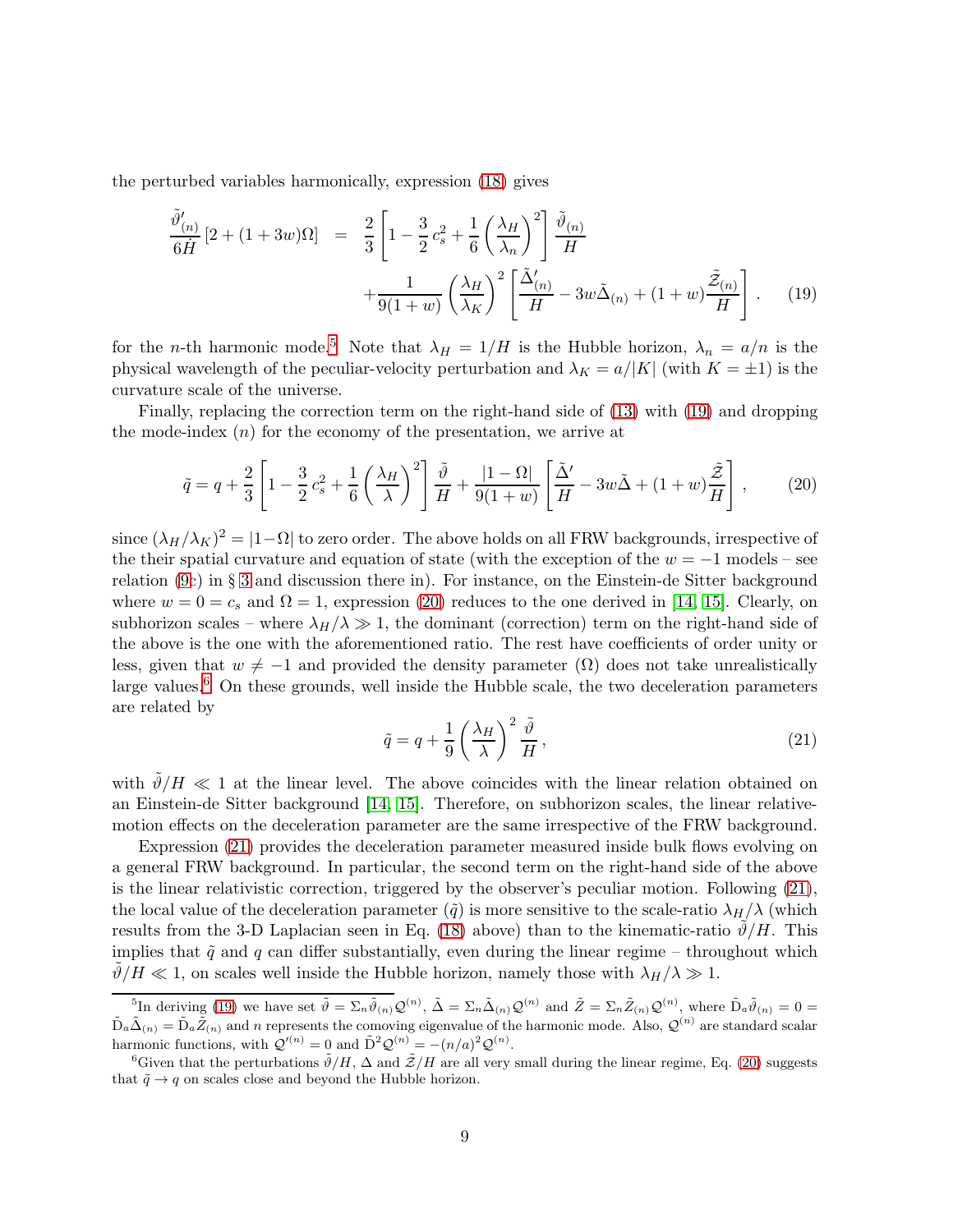

<span id="page-9-0"></span>Figure 2: The transition scale  $\lambda_T$  applied here to an Einstein-de Sitter background with  $q = 1/2$ . On scales much larger than  $\lambda_T$  the relative-motion effects are negligible and  $\tilde{q}^{\pm} \to 1/2$ . Scales close and inside the transition scale, on the other hand, are heavily contaminated by the observers peculiar motion. There,  $\tilde{q}$ <sup>+</sup> becomes increasingly more positive (dashed curve), while  $\tilde{q}$ <sup>-</sup> turns negative at  $\lambda_T$  and keeps decreasing on progressively smaller wavelengths (solid curve). The vertical line marks the nonlinear cutoff, where the linear approximation breaks down.

Inside (slightly) expanding bulk flows, in particular, the locally measured deceleration parameter can take values considerably larger than its global counterpart. Observers residing in slightly contracting bulk flows, on the other hand, will assign smaller values to their local deceleration parameter, while some of them may even "see" the sign of  $\tilde{q}$  to change from positive to negative. Assuming that expanding and contracting bulk flows are randomly distributed, nearly half of the observers in the universe may think that their cosmos is over-decelerated and the other half that it is under-decelerated, or even accelerated. In every case, however, the observers are experiencing an illusion triggered by local relative-motion effects. A Table with representative values for  $\tilde{q}$ , based on the peculiar velocities reported by a number of recent surveys (e.g. [\[21\]](#page-14-11)-[\[26\]](#page-14-12)), has been given in [\[15\]](#page-14-3), where we refer the reader for more details. In what follows, we will estimate the scale where the correction term on the right-hand side of Eq. [\(21\)](#page-8-4) starts becoming important.

### <span id="page-9-1"></span>7 The transition scale

The strong scale dependence seen in Eq. [\(21\)](#page-8-4) suggests that on sufficiently small scales the relative-motion effects dominate its right-hand side and thus determine the local value of  $\tilde{q}$ . This happens when the correction term, due to the tilted observer's peculiar motion, equals (in absolute terms) the value of the deceleration parameter  $(q)$  measured in the reference  $u_q$ -frame. It is then straightforward to show that the critical length, where the relative-motion effects start to dominate, is given by

<span id="page-9-2"></span>
$$
\lambda_T = \sqrt{\frac{1}{9q} \frac{|\tilde{\vartheta}|}{H}} \lambda_H , \qquad (22)
$$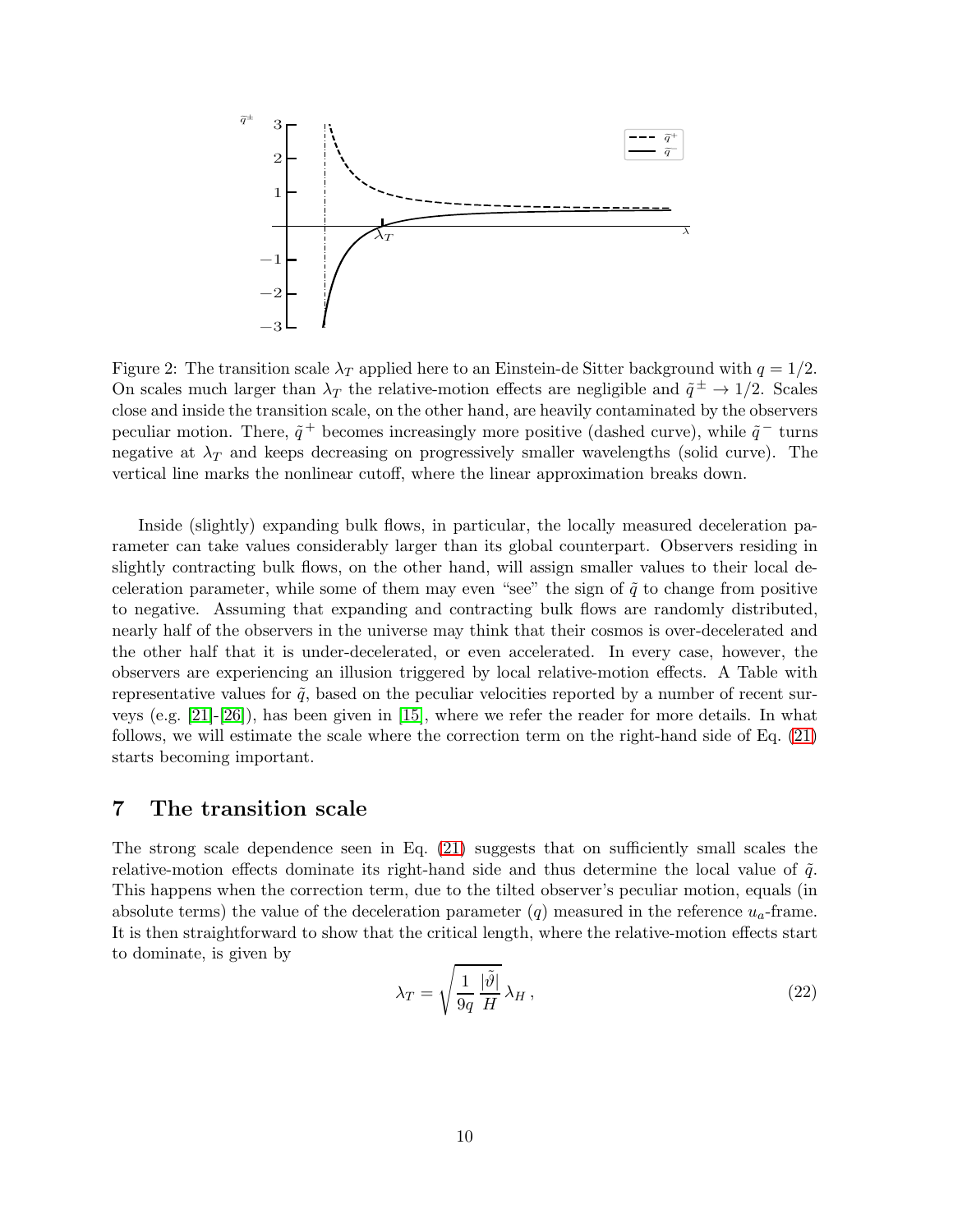hereafter referred to as the "transition scale".<sup>[7](#page-10-1)</sup> Indeed, substituting the above definition back into [\(21\)](#page-8-4), the latter recasts into

<span id="page-10-2"></span>
$$
\tilde{q}^{\pm} = q \left[ 1 \pm \left( \frac{\lambda_T}{\lambda} \right)^2 \right],\tag{23}
$$

where the  $+/-$  sign implies locally expanding/contracting bulk flows. According to the above, on scales larger than  $\lambda_T$  the two deceleration parameters essentially coincide (i.e.  $\tilde{q} \to q$ ). On wavelengths smaller than the transition scale, however, the deceleration parameter measured by the tilted observers can differ considerably from the one measured by those in the reference frame. Indeed, following [\(23\)](#page-10-2) we find that  $\tilde{q}^+ > 2q$  and  $\tilde{q}^- < 0$  when  $\lambda < \lambda_T$  (see [\[15\]](#page-14-3) and also Fig. [2](#page-9-0) here). Clearly, on wavelengths much smaller than the transition scale, the difference between  $\tilde{q}^{\pm}$  and q increases further. One should always keep in mind of course that below a certain threshold, which is typically assumed to be around 100 Mpc, the nonlinear effects are no longer negligible and our linear approximation breaks down (see vertical line in Fig. [2\)](#page-9-0).

#### <span id="page-10-0"></span>8 On the choice of frames

In our analysis so far, we have assumed that there is a preferred reference frame in the universe, relative to which one can define and measure peculiar velocities. This coordinate system, which is selected naturally by the universal expansion, is referred to as the Hubble-frame and it is usually identified with the coordinate system where the dipole in the CMB vanishes. Here, the  $u_a$ -field corresponds to such an idealised reference frame, while the tilted 4-velocity field is associated with the real observers that move relative to the Hubble flow. This relative motion is responsible for contaminating the cosmological data (within and near the transition region of radius  $\lambda_T$ ) and for misdirecting the real observers to erroneous conclusions about the global kinematics of their host universe.

Here, as well as in [\[12\]](#page-14-2)-[\[15\]](#page-14-3), we have taken the perspective of the tilted (the real) observers, namely those living in typical galaxies (like our Milky Way) that move relative to the Hubble flow. This choice made it easier to locate and incorporate the crucial contribution of the bulkflow flux to the local gravitational field, which explains why the aforementioned flux input was overlooked/bypassed in earlier relativistic studies that took the perspective of the (fictitious) Hubble-flow observers. An additional reason for adopting the viewpoint of the real observers is that their rest-frame is also the coordinate system where the observations take place. Physics is not frame-dependent, of course. Therefore, it is not the frame choice that matters the most, but their relative motion. Indeed, the same results can also be reached by adopting the perspective of the Hubble-flow observers. To demonstrate this, one simply needs to account for the fact that the Hubble frame has "peculiar" velocity  $v_a = -\tilde{v}_a$  relative to the tilted frame (at the linear level). This in turn ensures that there is an associated energy flux  $(q_a = -\rho v_a)$ , which contributes

<span id="page-10-1"></span><sup>&</sup>lt;sup>7</sup>In [\[15\]](#page-14-3) the transition scale was named the "peculiar Jeans length" to emphasise the close analogy between these two critical lengths. Recall that the Jeans length marks the scale below which linear pressure-gradient perturbations dominate over the background gravitational pull and thus dictate the local evolution of linear density perturbations (e.g. see  $[6, 7]$  $[6, 7]$ ). Here, instead, it is the linear peculiar-velocity perturbations that dominate over the background Hubble expansion on scales smaller than  $\lambda_T$  (see also [\[15\]](#page-14-3) for further discussion).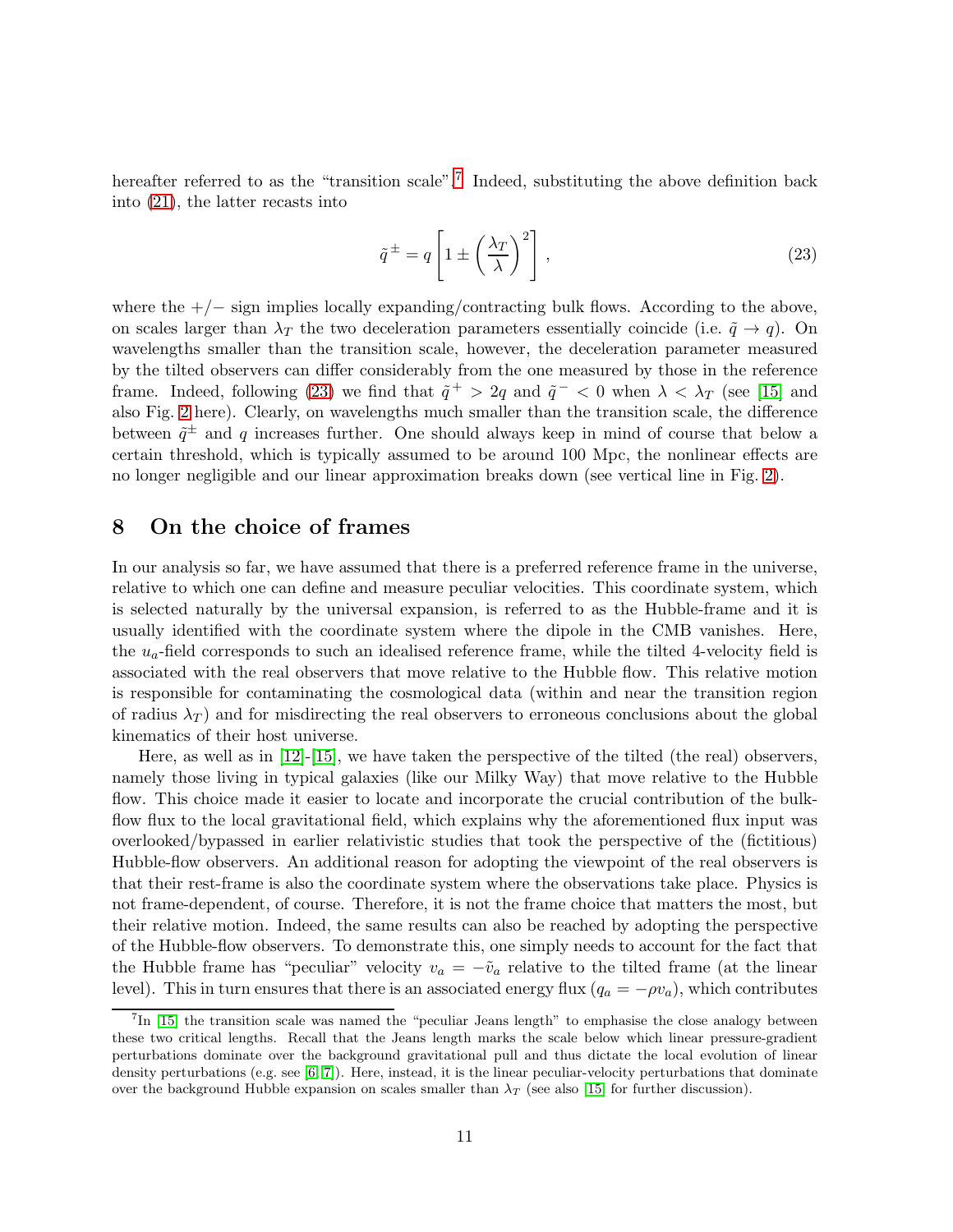to the local energy-momentum tensor. By so doing, one arrives at the same conclusions with those reached in § [6](#page-7-4) and § [7](#page-9-1) here (see [\[15,](#page-14-3) [16\]](#page-14-5) for the details). Overall, although changing the observer's perspective is physically irrelevant, as it should be, the tilted frame seems better suited to the study peculiar velocities in cosmology.

The presence a preferred coordinate system in the universe, makes it meaningful to define, measure and study peculiar motions in cosmology. Nevertheless, the assumption of the Hubble/CMB-frame is not essential for the generality of our results. After all, there is always the chance that such a preferred coordinate system may not even exist (see § [9](#page-11-0) next). Of course, without accounting for such a global reference frame, it is meaningless to talk about peculiar velocities and all that matters is the relative motion between any two distant observers in the universe. Nevertheless, even in this case our results still hold, although now both 4-velocity fields correspond to real observers, living in distant galaxies and moving relative to each other. It makes no difference which observer's rest-frame is treated as the reference coordinate system and which one is identified with the tilted frame, since all that matters is their relative motion. The latter guarantees that there still exist a transition region, within and near which the values of the deceleration parameter measured by the aforementioned observers can vary wildly. By and large, the formation of the transition scale appears to be generic to bulk peculiar motions, irrespective of the specifics of the host universe.

# <span id="page-11-0"></span>9 Discussion

Recent observations have triggered discussions within the cosmological community, which could potentially have far reaching implications. The catalyst for the ongoing debate appears to be so far unexplained differences between the early and the late-time measurements of the Hubble constant [\[27\]](#page-14-13). As a result, an increasing number of cosmologists are reconsidering the current cosmological paradigm and even question the FRW models and the Cosmological Principle itself [\[28\]](#page-14-14)-[\[32\]](#page-14-15). Persistent reports of anomalous dipolar anisotropies in the number counts of distant radio-sources have added to this debate [\[33\]](#page-14-16)-[\[46\]](#page-15-0). In summary, it is conceivable that the time may have come to review some of our long-standing views and perceptions regarding the universe we live in.

A widespread perception among the cosmological community is that accelerated expansion is impossible in perturbed Friedmann universes, unless one allows for dark energy or for a positive cosmological constant. This belief has been based on theoretical studies of singlefluid cosmologies, allowing for one family of observers moving along with the mean universal expansion. No real observer follows the Hubble flow, however, but we all have some finite peculiar velocity with respect to it. In practice, this means that one needs to employ tilted cosmological models, equipped with two groups of observers moving relative to each other. Then, even at the linear perturbative level, the standard picture can change drastically. In fact, peculiar motions can lead to apparent acceleration, which although local it affects scales large enough to be of cosmological relevance. Moreover, this is achieved without the need of appealing to exotic forms of matter, modifying general relativity, or abandoning the Friedmann models.

Introducing a second family of observers brings about linear relative-motion effects that were completely unaccounted for in all previous single-fluid studies. More specifically, relative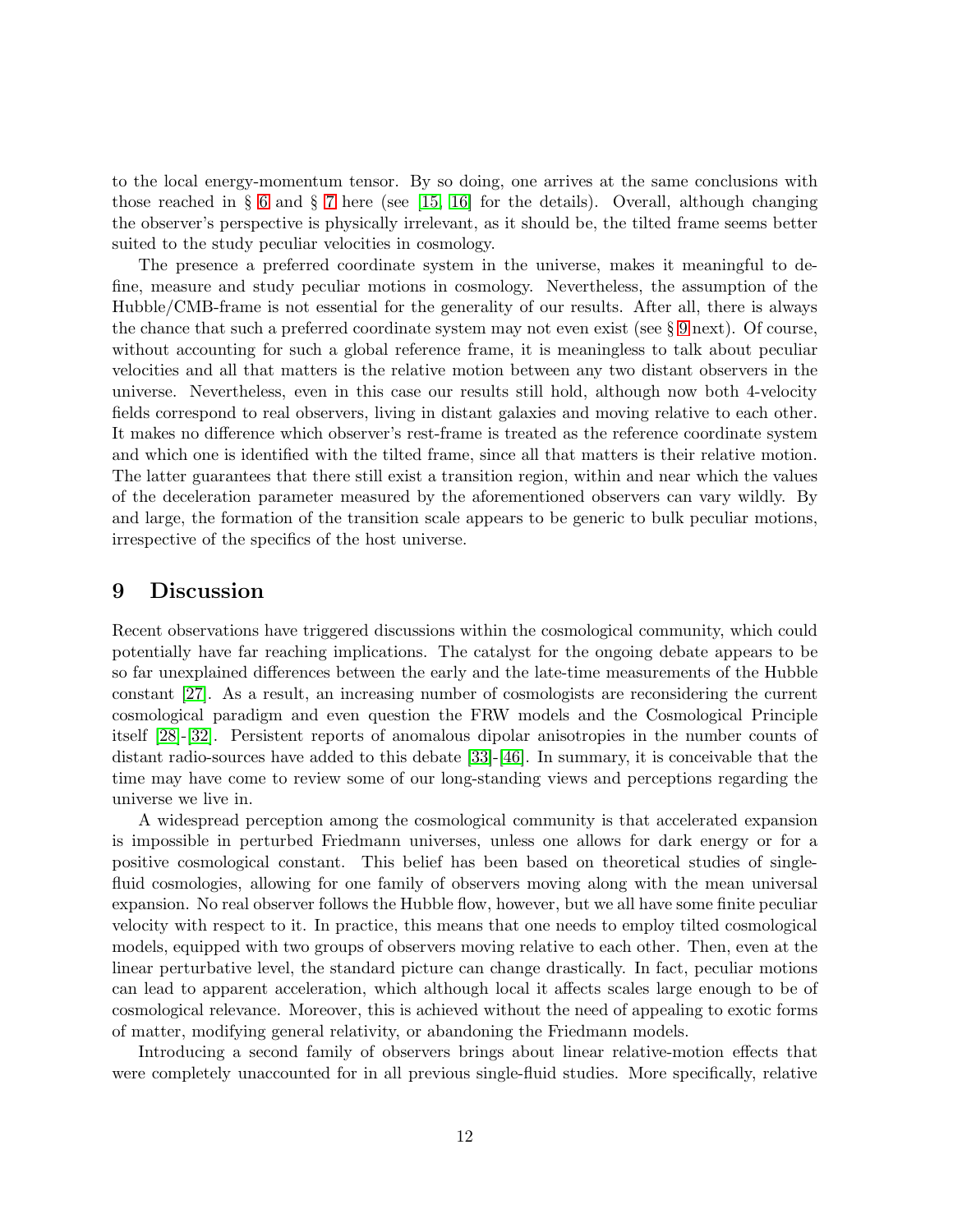motion induces an effective energy-flux vector, even when the cosmic fluid is perfect, which then contributes to the local gravitational field. Applied to cosmology, this additional flux-input implies that bulk peculiar motions (in a sense) gravitate. Clearly, this is a purely relativistic effect that the Newtonian studies cannot reproduce naturally. As a result, the relativistic formulae for the linear bulk-flow kinematics acquire extra terms/effects due to the observers' peculiar motion. These equations ensure the formation of a domain around the tilted, that is the relatively moving, observers. This is the transition region, where the kinematics are no longer dominated by the background expansion but by relative-motion effects.

Assuming an Einstein-de Sitter background, primarily for reasons of simplicity, it was shown that the value, as well as the sign, of the deceleration parameter can change inside the transition domain [\[12\]](#page-14-2)-[\[15\]](#page-14-3). The local sign-change, in particular, happened when the observers' bulk flow was (slightly) contracting relative to the background expansion (see solid curve in Fig. [2\)](#page-9-0). The affected scale, namely the typical size of the transition region, was found to range between few hundred and several hundred Mpc, which made it large enough to create the false impression of global acceleration. Here, we have extended, the work of  $[12]-[15]$  $[12]-[15]$  to FRW backgrounds with varying spatial curvature and equation of state, including all those that satisfy the strong energy condition. We found that the relative motion of the tilted observers still forms a transition domain around them, where both the local value and even the sign of the deceleration parameter can change. In fact, the formation of the transition region appears to be a generic feature of relative motion, independent of the background symmetries. Here, for instance, the background was Friedmann-like and therefore the transition domain was (nearly) spherically symmetric. We expect that changing to, say, an axially symmetric Bianchi background, should only change the shape of the transition region to reflect the anisotropy of the host spacetime. Overall, the transition length seems as generic to linear peculiar-velocity perturbations, as the Jeans length is to linear density perturbations.

Typically the transition scale ranges from few hundred to several hundred Mpc, which makes it large enough to be of cosmological relevance and thus to create the false impression of a global event. In particular, measuring larger/smaller values for the local deceleration parameter, may give the false impression that the host universe is over/under-decelerated globally. More dramatically, a local change in the sign of their deceleration parameter, may mislead the observers to believe that the whole universe has recently entered a phase of accelerated expansion. If it so happens, these unsuspecting observers would have misinterpreted a local relative-motion effect as a recent global event, namely the apparent change in the sign of the local deceleration parameter as global acceleration.

Provided that locally expanding and contracting bulk flows are evenly distributed, nearly half of the observers in the universe will believe that they live in an over-decelerated cosmos and the rest in an under-decelerated. In fact, some of observers in the latter group may even think that their universe has recently started to accelerate. Nevertheless, there are still ways for these unsuspecting observers to find out that they have been merely experiencing an illusion. The answer must be in the data and the first sign is the redshift distribution of the measured deceleration parameter, which should take negative values at relatively low redsifts and turn positive at higher redshits. In other words, the deceleration parameter should follow the profile of the solid curve seen in Fig. [2,](#page-9-0) which largely agrees with the observations. In fact, a more refined analysis shows that the tilted scenario fits the data as well as the ΛCDM paradigm [\[47\]](#page-15-1).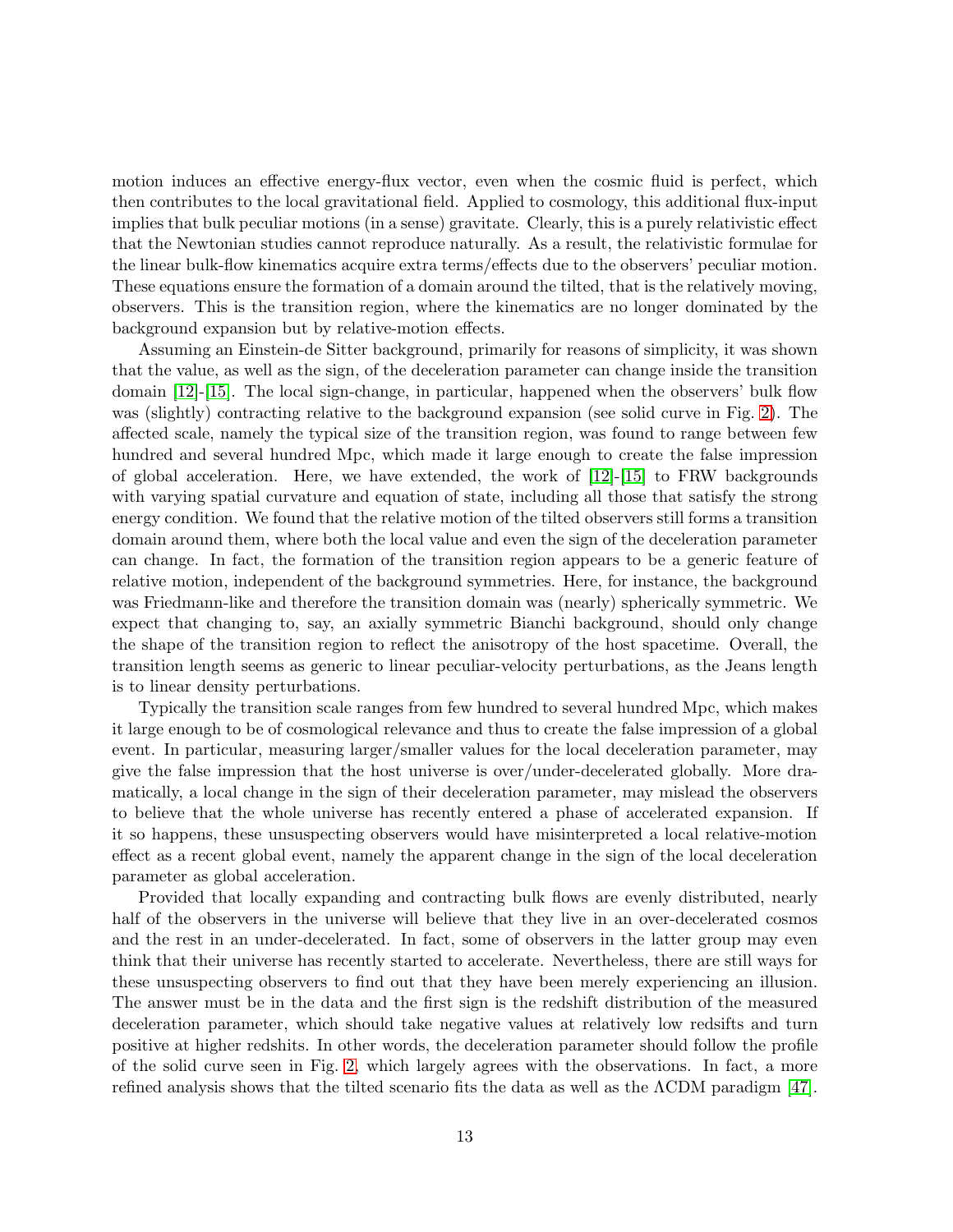The observers should also look for the "trademark signature" of relative motion, namely for an apparent (Doppler-like) dipolar anisotropy in the sky-distribution of the deceleration parameter [\[13\]](#page-14-10). The latter should take more negative values towards a certain direction in the sky and equally less negative towards the antipodal. Put another way, to these observers, the universe should appear to accelerate faster along a point on the celestial sphere and equally slower along its antidiametric. Moreover, the axis of the dipole should not lie far away from that in the CMB spectrum, assuming that both are due to the observers' peculiar motion.<sup>[8](#page-13-9)</sup>

Over the last decade there have been reports that such a dipole may exist in the data [\[48\]](#page-15-2)-[\[51\]](#page-15-3). Put another way, our universe may actually accelerate faster in one direction and equally slower in the opposite. It was only recently, however, that the reported  $q$ -dipole was attributed to our peculiar motion, a step that also reduced the statistical significance of the q-monopole [\[52\]](#page-15-4). Although the issue remains open, additional support may come from independent surveys reporting a dipole in the sky-distribution of the Hubble parameter as well [\[53,](#page-15-5) [54\]](#page-15-6). Indeed, given the close relation between the Hubble and the deceleration parameters, a dipolar anisotropy in one should almost inevitably ensure the same for the other.

Acknowledgements: The author wishes to thank Kerkyra Asvesta for helpful comments. This work was supported by the Hellenic Foundation for Research and Innovation (H.F.R.I.), under the "First Call for H.F.R.I. Research Projects to support Faculty members and Researchers and the procurement of high-cost research equipment Grant" (Project Number: 789).

# <span id="page-13-0"></span>References

- <span id="page-13-1"></span>[1] A. Kogut, C. Lineweaver, G.F. Smoot, et al., Astrophys. J 419, 1 (1993).
- <span id="page-13-2"></span>[2] N. Aghanim, et al, Astron. Astrophys. 641, A1 (2020).
- <span id="page-13-3"></span>[3] P.A.R. Ade, et al, Astron. Astrophys. 561, A97 (2014).
- <span id="page-13-4"></span>[4] A.R. King and G.F.R. Ellis, Commun. Math. Phys. 31, 209 (1973).
- <span id="page-13-5"></span>[5] C.G. Hewitt, C. Uggla and J. Wainwrihgt, in Dynamical Systems in Cosmology, Eds. J. Wainwrihgt and G.F.R. Ellis (Cambridge University Press, Cambridge, 1997).
- <span id="page-13-6"></span>[6] C.G. Tsagas, A. Challinor and R. Maartens, Phys. Rep., 465, 61 (2008).
- [7] G.F.R. Ellis, R. Maartens and M.A.H. MacCalum, Relativistic Cosmology (Cambridge University Press, Cambrdge, 2012).
- <span id="page-13-8"></span><span id="page-13-7"></span>[8] L. Herrera, A. Di Prisco and J. Ibanez, Phys. Rev. D 84, 064036 (2011).
- [9] E. Tsaprazi and C.G. Tsagas, Eur. Phys. J. C 80, 757 (20202).

<span id="page-13-9"></span><sup>8</sup>At the same time, one would like to have more and better (more refined) bulk-flow data. It would be very helpful, in particular, to know the peculiar-velocity profile within the bulk flow, rather than the mean bulk velocity only. In that case, one should be able to use Eqs. [\(22\)](#page-9-2) and [\(23\)](#page-10-2) to reconstruct the predicted profile of the deceleration parameter, as measured by observers living inside the bulk flow in question.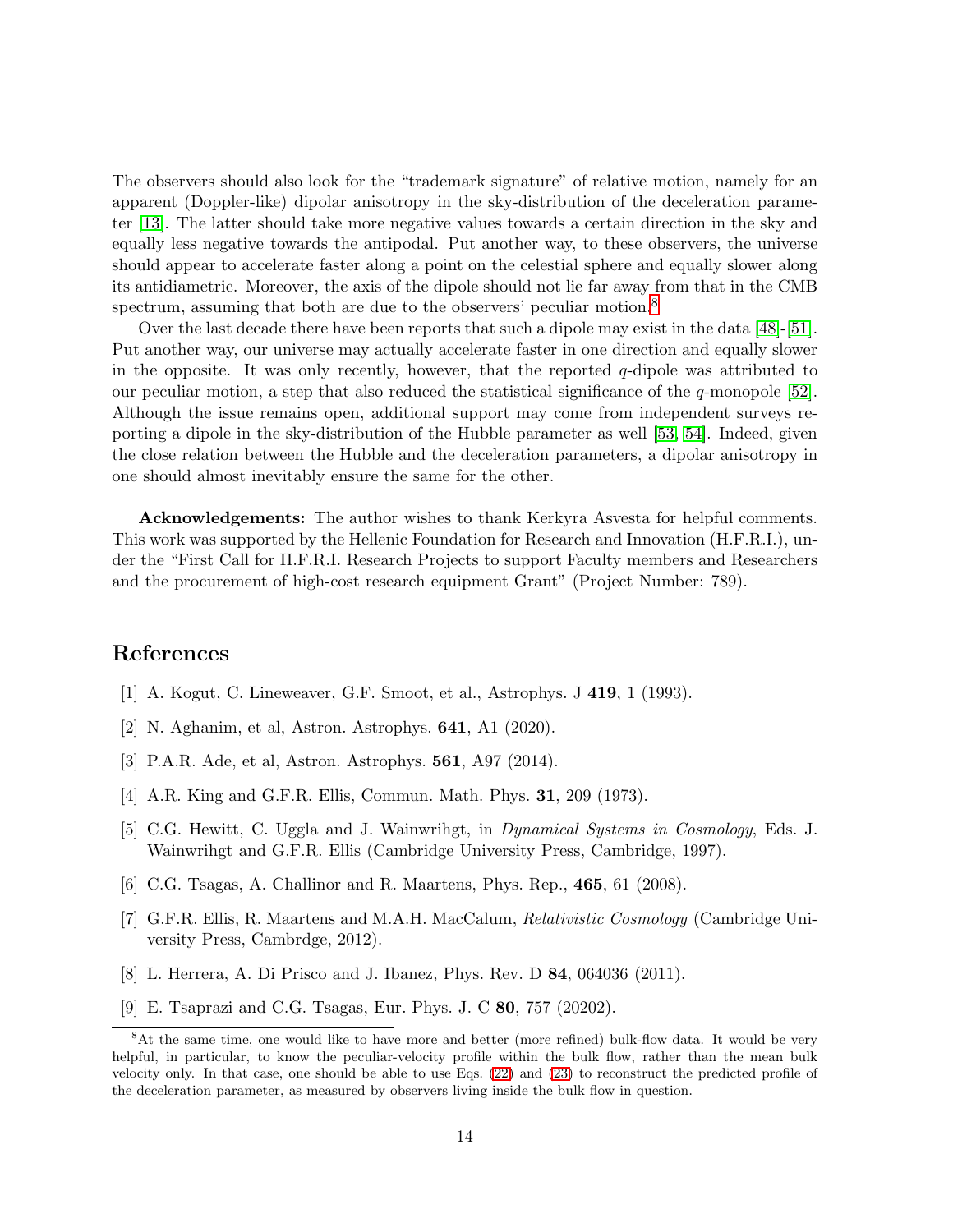- <span id="page-14-1"></span><span id="page-14-0"></span>[10] S. Najera and R.A. Sussman, Eur. Phys. J. C 81, 374 (2021).
- <span id="page-14-2"></span>[11] E. Lester and K. Bolejko, [\[arXiv:2111.11593\]](http://arxiv.org/abs/2111.11593).
- <span id="page-14-10"></span>[12] C.G. Tsagas, Mon. Not. R. Astron. Soc. 405, 503 (2010).
- <span id="page-14-4"></span>[13] C.G. Tsagas, Phys. Rev. D 84, 063503 (2011).
- <span id="page-14-3"></span>[14] C.G. Tsagas and M.I. Kadiltzoglou, Phys. Rev. D 92, 043515 (2015).
- <span id="page-14-5"></span>[15] C.G. Tsagas, Eur. Phys. J. C **81**, 753 (2021).
- <span id="page-14-6"></span>[16] C.G. Tsagas, M.I. Kadiltzoglou and K. Asvesta, Astrophys. Space Sci. 366, 90 (2021).
- <span id="page-14-7"></span>[17] J. Ehlers, Akad. Wiss. Lit. Mainz Abh. Math.-Nat. Kl. 11, 792 (1961).
- <span id="page-14-8"></span>[18] G.F.R. Ellis, in Cargese Lectures in Physics, E. Schatzman (Ed.) 6, 1 (Gordon and Breach, New York, 1973).
- <span id="page-14-9"></span>[19] G.F.R. Ellis and C.G. Tsagas, Phys. Rev. D 66, 124015 (2002).
- <span id="page-14-11"></span>[20] R. Maartens, Phys. Rev. D 58, 124006 (1998).
- [21] H.A. Feldman, R. Watkins and M.J. Hudson, Mon. Not. R. Astron. Soc. 407, 2328 (2010).
- [22] A. Nusser and M. Davis, Astrophys. J. 736, 93 (2011).
- [23] J. Colin, R. Mohayaee, S. Sarkar and A. Shafieloo, Mon. Not. R. Astron. Soc. 414, 264  $(2011).$
- [24] S.T. Turnbull, et al, Mon. Not. R. Astron. Soc. 420, 447 (2012).
- <span id="page-14-12"></span>[25] Y.-Z. Ma and J. Pan, Mon. Not. R. Astron. Soc. 437, 1996 (2014).
- <span id="page-14-13"></span>[26] M.I. Scrimgeour, et al, Mon. Not. R. Astron. Soc. 455, 386 (2016).
- <span id="page-14-14"></span>[27] A.G. Riess et al, Astrophys. J. 826, 56 (2016).
- [28] C. Krishnan, et al, Class. Quantum Grav. 38, 184001 (2021). 908, 51 (2021).
- [29] A.K. Singal, [\[arXiv:2106.11968\]](http://arxiv.org/abs/2106.11968).
- [30] C. Krishnan, et al, Phys. Rev. D **105**, 063514 (2022).
- <span id="page-14-15"></span>[31] A.K. Singal, Mon. Not. R. Astron. Soc. 511, 1819 (2022).
- <span id="page-14-16"></span>[32] O. Luongo, et al, Phys. Rev. D **105**, 103510 (2022).
- [33] A.K. Singal, Astrophys. J. Lett. 472, L23 (2011).
- [34] C. Gibelyou and D. Huterer, Mon. Not. Roy. Astron. Soc. 427, 1994 (2012).
- [35] M. Rubart and D.J. Schwarz, Astron. Astrophys. 555 A117 (2013).